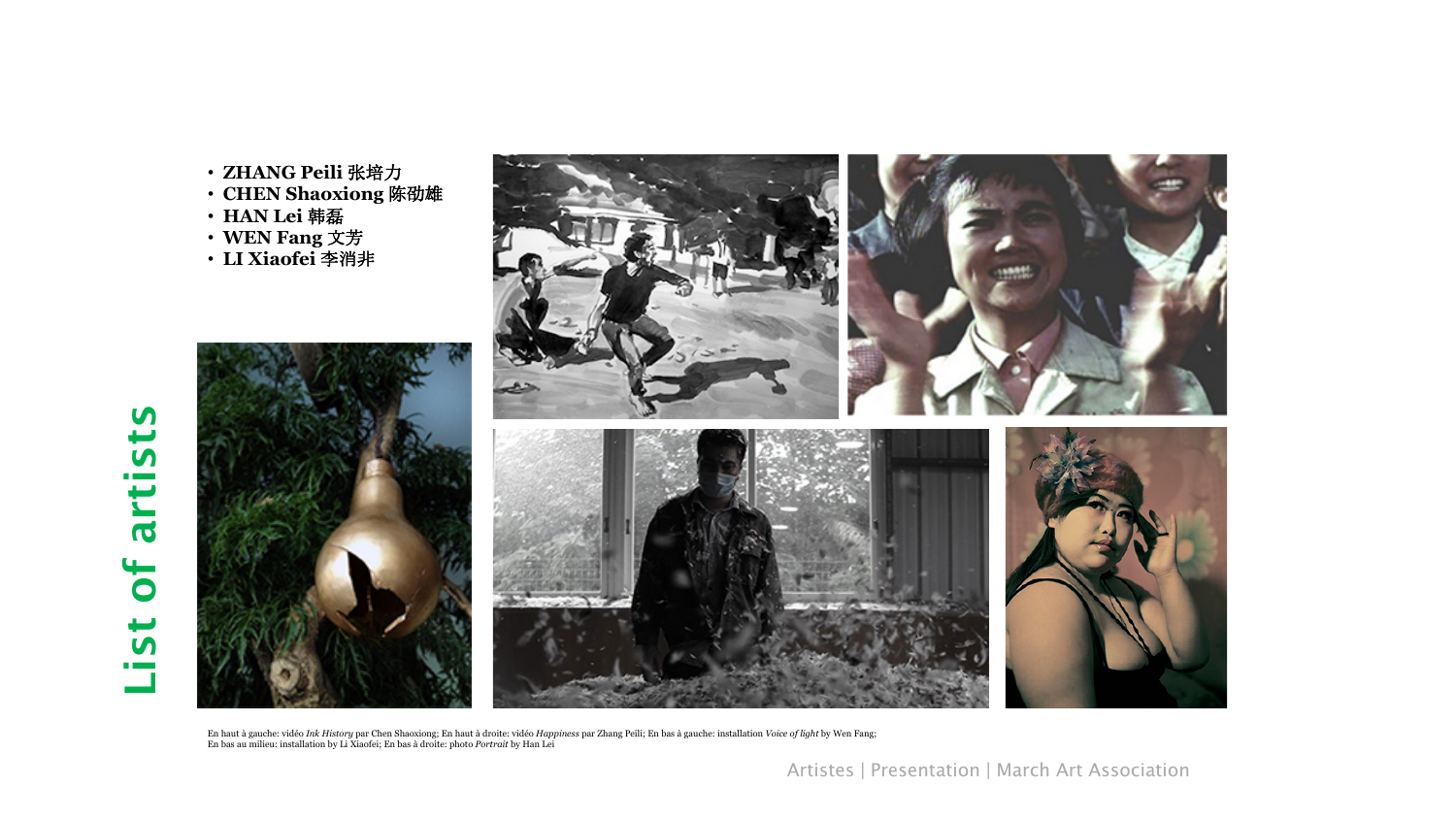

B. 1957 in Hangzhou, China. Education: BA obtained from the Oil Painting Department, Zhejiang Academy of Fine Arts, Hangzhou

Considered the first Chinese artist to work in video, Zhang Peili manipulates perspective, close-ups, and framing to create astonishing recordings of banal repeated actions, such as breaking glass, reading, washing, shaving, and blowing bubble gum. He is a pioneering figure, experimenting with a video camera in the late 1980s, exploring digital formats in the early 2000s, and developing large-scale, immersive scenes today.

In 2003, the China Academy of Art in Hangzhou founded the first department of New Media Art under Zhang's direction, and his influence over subsequent generations is uncontested.

Recently Zhang Peili has a personal exhibition RECORD REPEAT in The Art Institute of Chicago in 2017, He has had solo exhibitions at Redcat, Los Angeles, Tilton Gallery, New York, Govett-Brewster Art Gallery, New Plymouth, New Zealand, OCT Contemporary Art Terminal, Shenzhen, China, and the Museum of Modern Art, New York. Zhang has also been included in shows at the Ullens Center for Contemporary Art, Beijing, the Serpentine Gallery, London, Centre Pompidou, Paris, the Venice Biennale, the Queens Museum of Art, New York, P.S.1 Contemporary Art Center, New York, and the San Francisco Museum of Modern Art.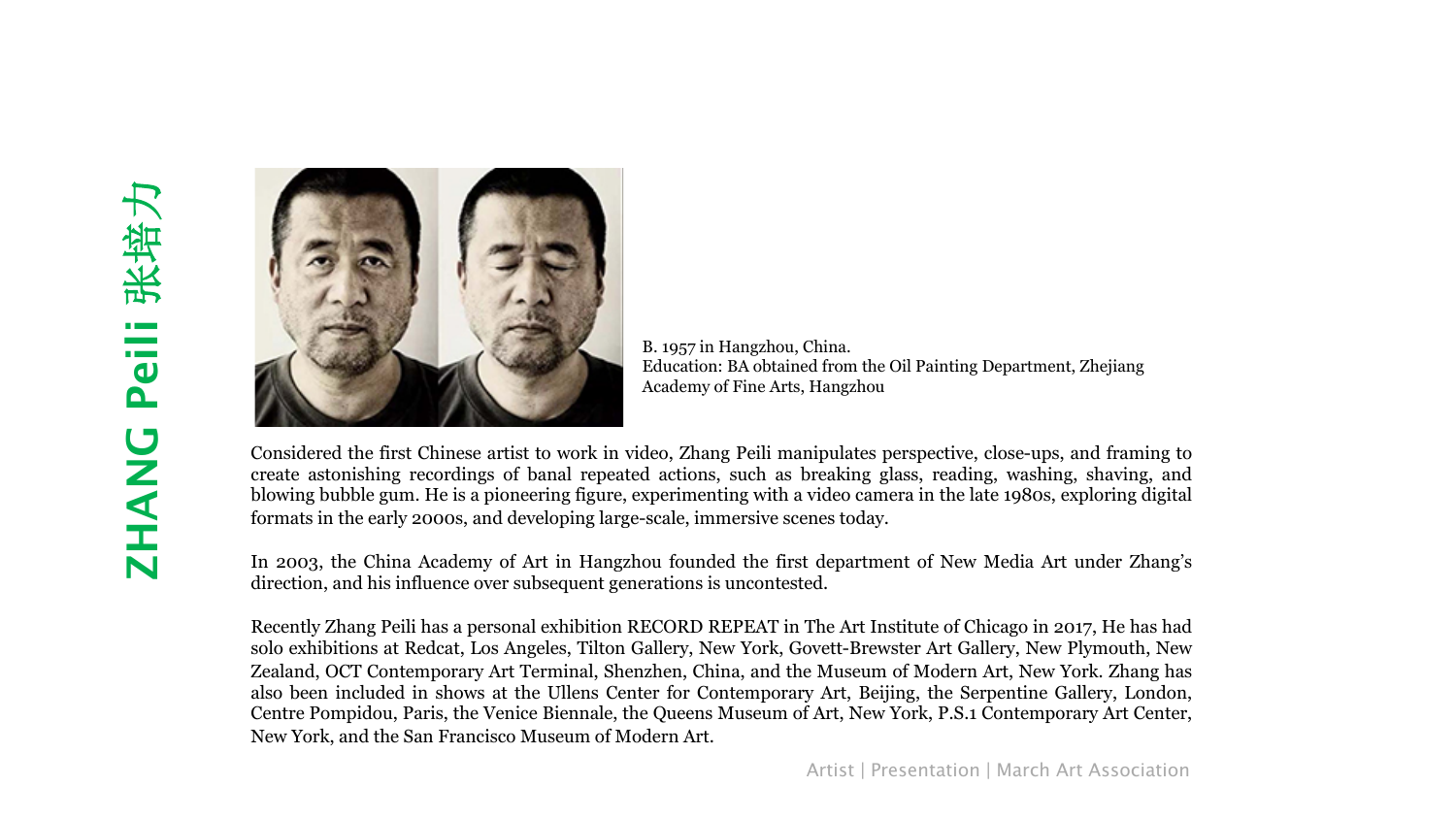

1962 - 2016 Guangdong, China Education: graduated from the print department of Guangzhou Fine Art Academy

Chen Shaoxiong was born in 1962 in Shantou, Guangdong Province. He graduated from the Guangzhou Academy of Fine Arts in 1984. He was one of the members of the 1990s Guangzhou conceptual art group Big Tail Elephant, a member of the Asian art collective Xijing Men and the Chinese artist group Project Without Space. He died in Beijing in 2016.

As one China's most multi-talented artists of the last few decades, Chen participated in underground art and experimental art in Guangzhou in the mid-1980s. Since the late 1990s, Chen has worked in a range of forms, including video, installation, photo montage, painting, performance, and collective action; his pieces have increasingly focused on the major challenges faced by Chinese society as a result of globalization. At the same time, he has also permitted the re-creation of the expressive forms of the past to enter his practice, and his ideas and actions have become even more open. He invites members of the public to participate in some of his works, which inspire and share collective memories and ideals related to urban and social change.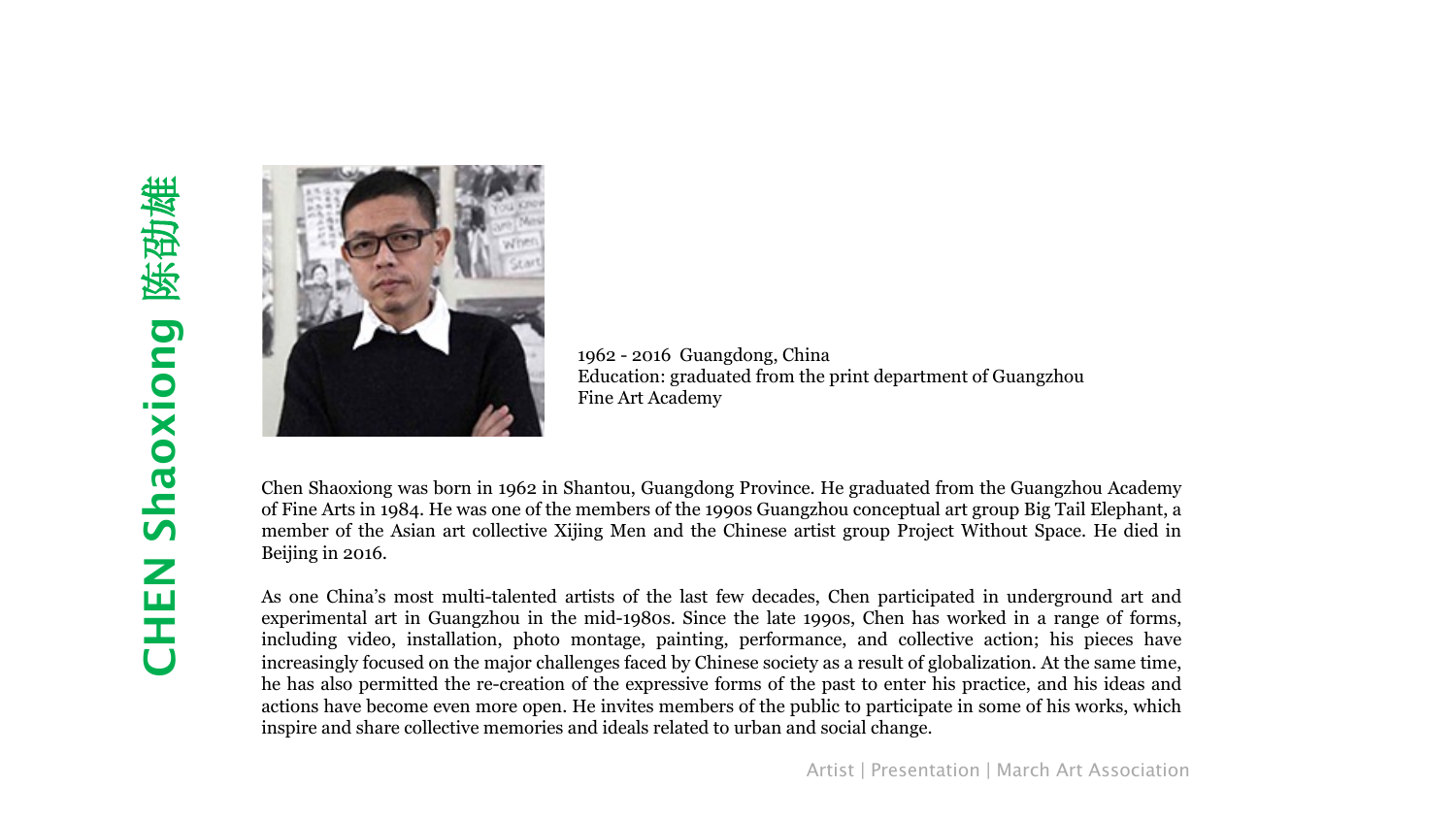

b. 1980, Kaifeng Lives and works in Beijing and Kaifeng Education: Graduated from Central Academy of Craft and Design, Beijing, China.

Beijing-based artist Han Lei is credited as a pioneer of Chinese photography following the Cultural Revolution. During the late 1980s, Han documented village life in his hometown of Kaifeng, Henan, and, since then, he has developed an expansive and complex artistic practice working across media including sculpture, installation, and painting. Nonetheless, Han remains a photographer first, and is noted for the elaborate pageantry and low-saturation of his images.

Han is particularly interested in exploring contemporary notions of beauty, literary figures, and traditional Chinese arts. The models who appear in his work typically possess certain unique qualities and are not conventional beauties. Corpulent women, for instance, are precisely posed, so as to evoke historical Western works of art or to enact familiar Chinese narratives. These striking images upend engrained perceptions of beauty, as they emphasize the inner states and emotional depth of these models, in addition to their enchanting outward distinctiveness. Employing similar tactics, Han has also produced a wellknown body of work in which circular landscape photographs recall traditional Chinese paintings and are infused with nostalgia and timelessness.

Han's work has been exhibited at the Kwangju Museum of Art, the Guangzhou Museum of Art, the Gwangju Museum of Art, the Guangzhou Photography Biennial, and the Prague International Museum, among others places.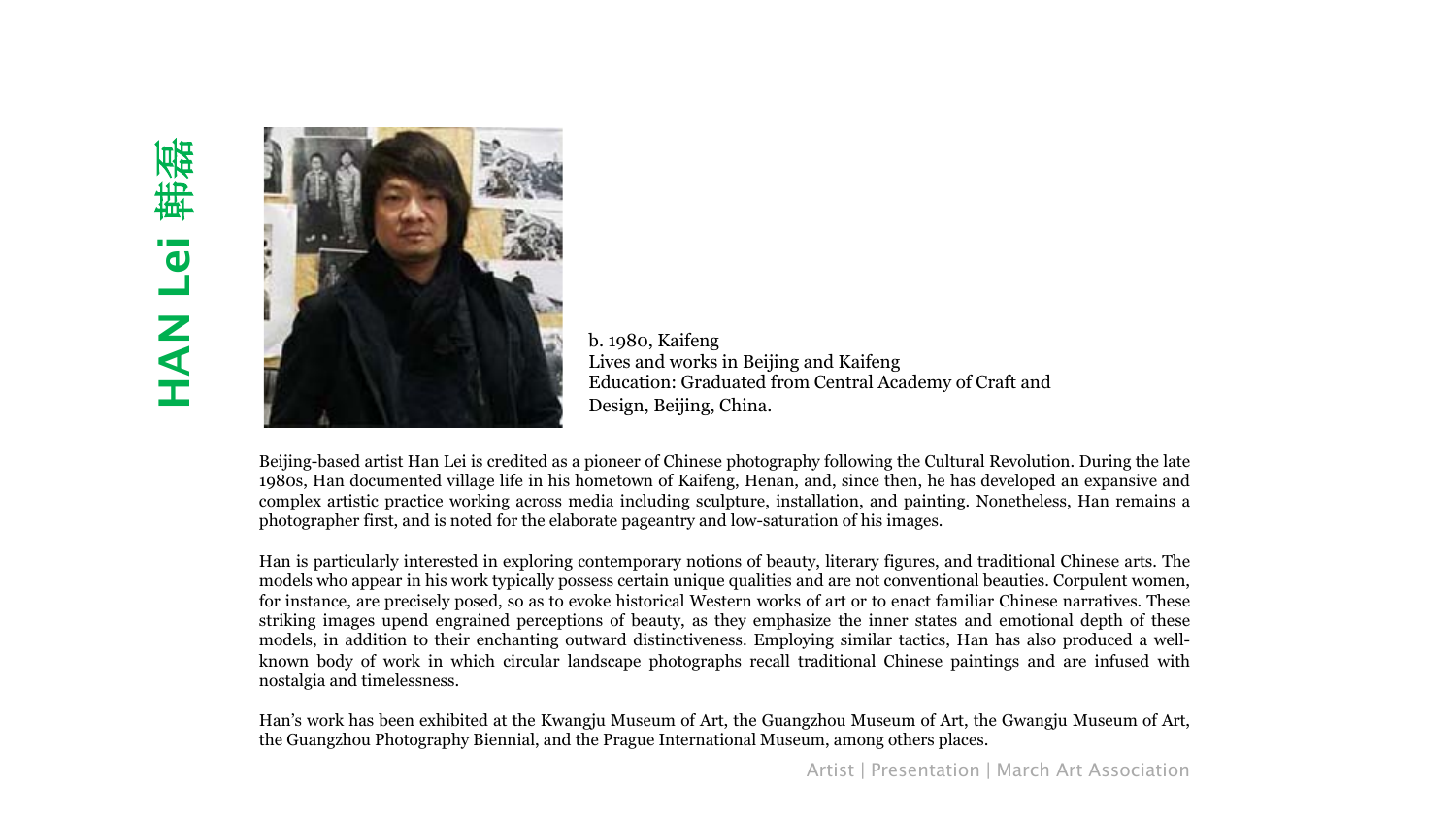

B.1976, Beijing Lives and works in Beijing Education: Photography and Sound Engineering School (ENS) of Louis-Lumière, Paris

WEN Fang graduated from college in 1996 during the period of China's Internet boom, and she became a website designer in Beijing. A Buddhist practitioner, she says she picked art and design, not so much as a calling but as a way to balance her personality; only later did her art develop into a true passion. Six years after graduating, and with an interest in learning more about art and the world, Wen went France where she studied photography at Louis Lumière College. In her own words, "The most important thing I learned in France was to be open minded…the experience made it easier for me to understand others and their differences."

Since her return to China, Wen has made a name for herself with her counter-traditional photography and her unique installation art. Not satisfied with simply creating two-dimensional images, her photography art can be found on bricks, knives, desks, and even hair. Her work describes her native culture, her Buddhist beliefs, and often explores the lives of some of China's most underrepresented people. More than other artists of her generation, she is able to make photography interactive and personal.